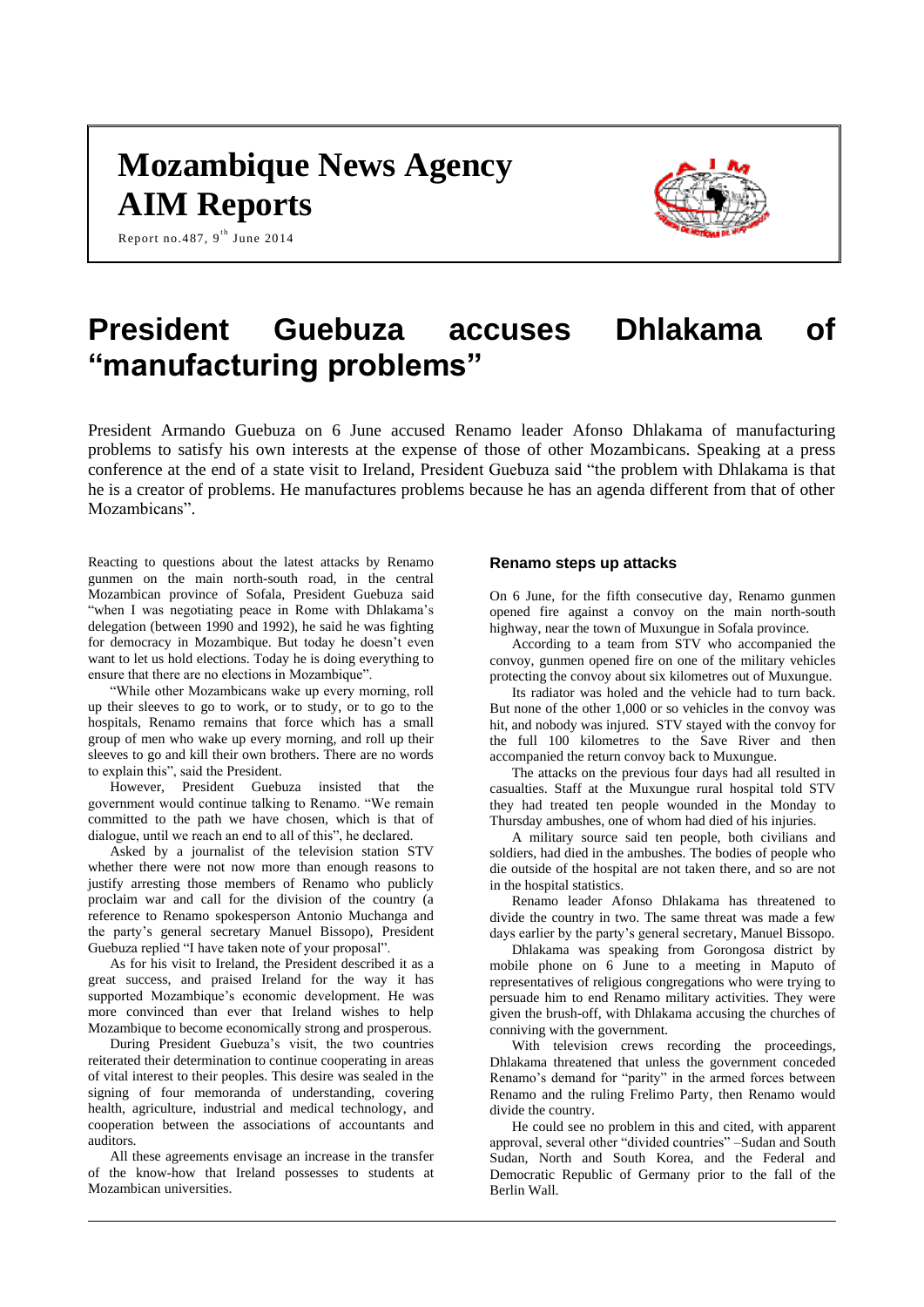# **Notaries in Nampula suspend work at Renamo office**

The notary services in the northern city of Nampula on 5 June suspended the authentication of signatures from Renamo supporters backing the bid for the Presidency by Afonso Dhlakama following riotous and threatening scenes at the local Renamo office.

Each presidential candidate must present supporting signatures from at least 10,000 registered voters, all of them authenticated by a public notary, Under a new set of rules, a notary must personally see each and every one of these voters as they sign the form supporting their preferred candidate.

The Nampula notary services agreed to send a notary to the Renamo office on 5 June, but the head of the services, Rosario Joaquim, said the notary felt she had to leave because of the disorganisation among the crowd and the fact that she came under threat.

The Renamo members brought along forms already signed – and so the notary insisted that they sign again, on a separate piece of paper, to prove that these were indeed their signatures. Renamo immediately suspected dirty tricks, and claimed that the separate signatures would somehow be used to eliminate names from the voters' roll.

Joaquim said that in reality the Renamo members were trying to force the notary to recognise signatures of people who were not physically present, and, under the current rules, the notary could not do that.

Renamo complained that people in Nampula who had supported Daviz Simango, leader of the Mozambique Democratic Movement (MDM), did not have to sign separate pieces of paper. Joaquim said this was because the MDM supporters did not bring pre-signed forms: instead they signed the forms in front of the notary. They did not bring in forms that might have been signed by people who were not present.

The forms used, both by Renamo and the MDM, are based on the model provided by the Constitutional Council, the highest body in matters of electoral law, which must validate all presidential nomination papers.

The notary services in Nampula said they are prepared to cooperate with Renamo in authenticating the signatures provided Renamo is properly organised.

#### **Daviz Simango delivers nomination papers**

The leader of the opposition Mozambique Democratic Movement (MDM) and Mayor of Beira, Daviz Simango, on 5 June delivered his nomination papers as a candidate for the 15 October presidential elections.

The chairperson of the Constitutional Council, the country's highest body in matters of constitutional and electoral law, Hermenegildo Gamito, accepted the papers. They included Simango's full identification, proof that he is a registered voter, copies of his birth certificate and criminal record certificate, a declaration that he accepts nomination and is eligible to stand, and a document appointing his election agent, Jose Manuel de Sousa.

He also delivered 19,060 supporting signatures from registered voters, all authenticated by a public notary.

The MDM had complained about difficulties in notarising signatures because of the new demand that each supporter must be seen personally by a notary, rather than have the notary compare the signature on another document (generally a voter card) with the signature backing the candidate. Nonetheless the MDM collected the signatures

with plenty of time to spare – the deadline for delivering nomination papers is 21 July.

Simango told reporters that it had been "extremely complicated" to collect the notarized signatures, "but today we are able to deposit all the signatures".

Each presidential candidate must deliver a minimum of 10,000 signatures, and a maximum of 20,000. The Constitutional Council must now check all the signatures against the data base of registered voters, eliminating any that are invalid – for example, anyone who is not a registered voter, has signed up twice for the same candidate, or has supported two or more different candidates.

Asked about his prospects, Simango said "I've participated in many elections, sometimes under very adverse circumstances. It's the people who put candidates into power and decide who should be the next president".

As for the current ambushes by Renamo gunmen against vehicles on the north-south highway, Simango said "nobody has the right to take the lives of others. We urge all Mozambicans that the right path is development, and we can only have development with peace".

Simango is the second candidate to deposit his papers with the Constitutional Council. The first was the candidate of Frelimo, former Defence Minister Filipe Nyusi.

# **First Lady launches cancer prevention campaign**

Mozambican First Lady Maria da Luz Guebuza on 4 June launched the third global campaign to mobilise resources for the elimination of cervical, breast and prostate cancer.

The launch took place in London during the high level meeting on Human Papillomavirus (HPV), the infectious agent responsible for most cases of cervical cancer, which reaffirmed the pledge to continue advocacy so that no woman, child or man will die of these cancers because of lack of access to information, prevention or treatment.

Speaking at the ceremony, Maria Guebuza stressed that commitment to this struggle seeks to reverse the international statistics which show an increasing number of cases and of deaths from these cancers.

"Our ambition is to have a bright future for children, offering them a variety of services which makes it possible to diagnose cancer at an early stage", said Guebuza.

In Mozambique cervical cancer accounts for 31 per cent of all diagnosed cancers followed by breast cancer (10 per cent). The country has 112 health units offering basic screening and treatment for pre-cancerous lesions, and five reference units for dealing with more advanced cancers.

Guebuza reiterated the importance of the support given by the Global Alliance for Vaccination and Immunisation (GAVI) to Mozambique and the African continent, most recently in introducing the vaccine against HPV for adolescent girls.

She added that in May the Mozambican Health Ministry launched a pilot project of HPV vaccination in three districts, aimed at vaccinating 8,300 girls aged between 10 and 13. She hoped that in 2016 it would be possible to expand this programme to national level.

The seventh conference on cervical, breast and prostate cancer was held in Mozambique in July 2012, which adopted the "Maputo Declaration" on mobilising efforts to increase the levels of screening, prevention and treatment.

Three launch events were then held to promote universal access to prevention by 2020 - in New York in September 2013, in Seoul in May 2014, and now in London.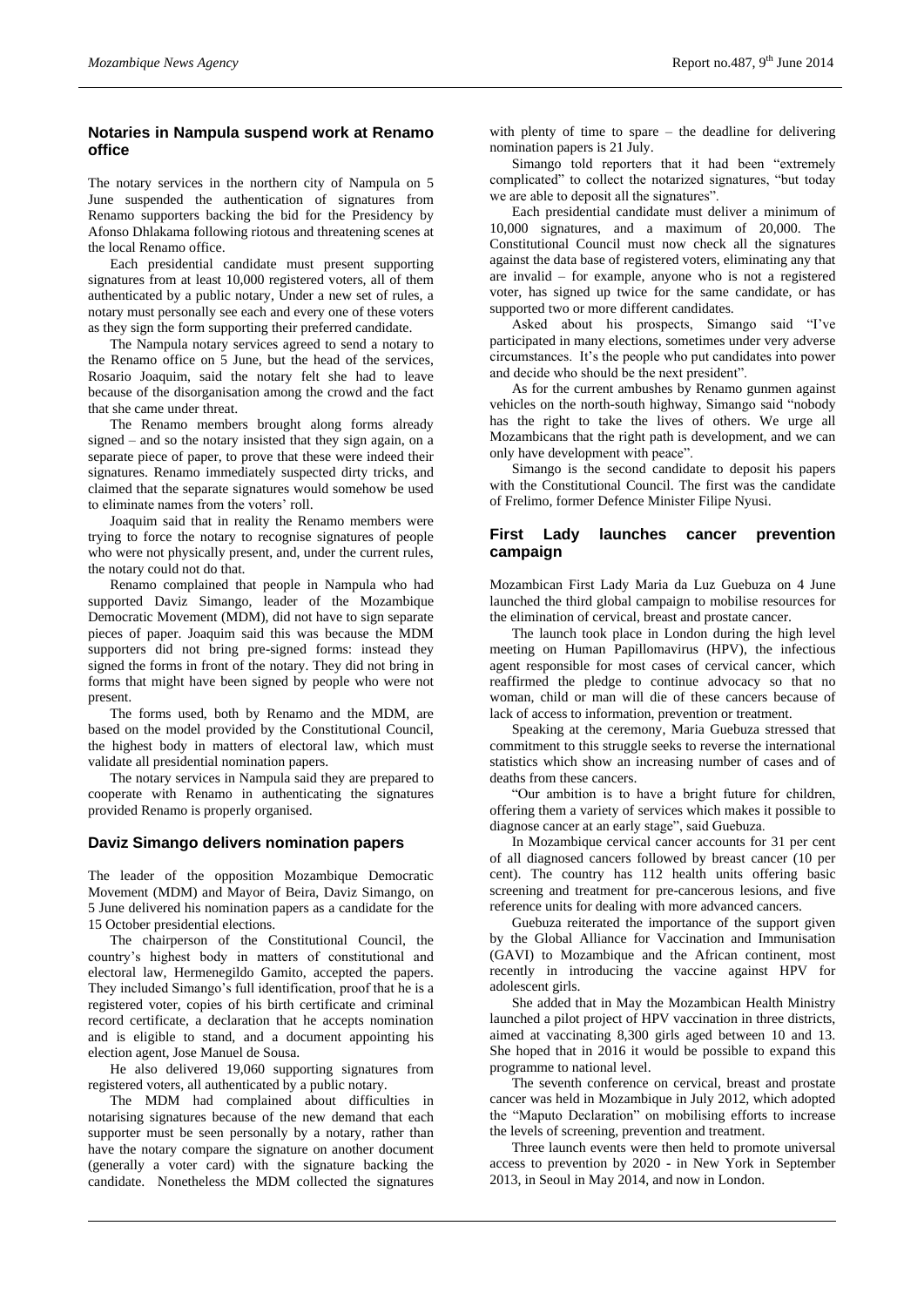#### **Triton discovers more graphite**

The price of shares in the Australian company Triton Minerals increased by over sixty per cent on 4 June as the company released details of its latest geological observations on its Balama North Project, in the northern Mozambican province of Cabo Delgado.

The company revealed that it has once again found "very significant graphitic mineralisation over a considerable thickness at the Nicanda Hill prospect on the Balama North Project".

Triton states that "these latest drill results continue to confirm the Company's belief that the Balama North Project can potentially host a market leading and world class graphite deposit. It is anticipated that this drilling will provide the necessary data to estimate a Mineral Resource for this prospect by early 2015".

The concession sits next to the Balama Graphite and Vanadium Project run by Syrah Resources. According to Syrah, Balama contains far more graphite that the known reserves in the rest of the world.

Syrah is at a more advanced stage of exploiting the resources than Triton. It has already entered into an agreement to supply the China Aluminum International Engineering Corporation (Chalieco) with between 80,000 and 100,000 tonnes of graphite per year. Another deal, with British company Asmet, will see it sell between 100,000 and 150,000 tonnes per year at a price of us\$1,000 per tonne. Furthermore, it is in discussion with a third major company and is due to announce the details later this month.

Syrah expects to be one of the world's lowest cost producers and plans to recoup the mine's hundred million dollar development costs in its first year of production, which could be in 2016.

If Triton does have the graphite deposits that the initial findings suggest, Mozambique will become the world's major source for the mineral, given its low production costs and access to markets through the port of Pemba.

Graphite is a form of carbon highly valued due to its properties as a conductor of electricity. It is used in batteries and fuel cells and is the basis for the "miracle material" graphene, which is the strongest material ever measured, with vast potential for use in the electronics industries.

# **ADB Fast Track Fund supports projects in Mozambique**

The Agriculture Fast Track Fund of the African Development Bank (ADB) has awarded grants of over US\$1.33 million to what are described as two "high value agriculture infrastructure projects" in Mozambique.

US\$797,500 will go to a sugar cane project, run by the non-for-profit organisation, EcoFarm, in Chemba district, in the central province of Sofala.

According to the ADB, "EcoFarm works with 1,150 farmers owning 50 per cent of the sugar cane estate and expects to create 1,000 jobs. The project seeks to add US\$1.2 million of disposable income to the area".

The remaining US\$555,000 has been granted to an Integrated Poultry Production and Distribution project run by the Brazilian company Odebrecht, which is building the new international airport at Nacala in the northern province of Nampula.

Mozambique is one of six pilot countries benefitting from support from this fund. The others are Ivory Coast, Ghana, Burkina Faso, Tanzania and Ethiopia.

#### **First coal exports from Nacala in December**

Transport Minister Gabriel Muthisse on 4 June reiterated that the first exports of coal from the new port under construction at Nacala-a-Velha, in the northern province of Nampula, will take place in December.

Muthisse, speaking in the western city of Tete at a meeting of his Ministry's Coordinating Council, said that the Nacala-a-Velha coal terminal will have the capacity to store 1.45 million tonnes of coal.

Nacala-a-Velha is opposite the existing port of Nacala on the other side of Nacala Bay. It will be connected to the Moatize coal basin by a 900 kilometre long railway running through southern Malawi, and financed by the Brazilian mining company Vale.

The government has signed a concession on the new port and coal traffic along the railway with the Integrated Nacala Logistics Corridor (CLN), a consortium that is 80 per cent owned by the Brazilian mining giant Vale, and 20 per cent by Mozambique's publicly owned port and rail company, CFM.

According to CLN officials, the entire project will cost US\$4.4 billion. The coal terminal at Nacala-a-Velha will be able to export 18 million tonnes of coal a year. By 2015, the rail line should have the capacity to move 11 million tonnes of cargo a year, rising to 18 million tonnes in 2017.

## **France and Mozambique sign power station agreement**

The Mozambican and French governments on 30 May in Maputo signed an agreement whereby France will provide US\$52 million to finance the participation of the Mozambican public electricity company (EDM) in the construction of a gas-fired power station at Ressano Garcia, on the border with South Africa.

The project, co-financed by EDM and South African petrochemical company Sasol, is budgeted at US\$270 million. It will draw on natural gas from Pande and Temane, in Inhambane province that will fire a new station at Ressano Garcia, producing 175 megawatts of electricity.

The agreement was signed by Finance Minister Manuel Chang and by the executive director for operations of the French Development Agency (ADF), Jean Marc Gravellini.

Speaking at the ceremony, Chang said the French funding will guarantee the participation of EDM in the capital of the new power station. The new station, he added, will make use of a local resource, the Inhambane gas, and will provide electricity at the lowest possible cost.

It would also reduce substantially the energy dependence of southern Mozambique on South Africa. Currently, power from the Cahora Bassa dam on the Zambezi for Maputo and the rest of southern Africa must pass through South Africa. Furthermore, at peak times EDM is obliged to import power generated in South Africa.

"This will allow EDM to develop experiences in structuring public/private partnerships, which will be precious for the perspective of future investments in electricity generation and transmission", Chang said.

There is already one gas fired power station at Ressano Garcia, operated by the company Aggreko, which can generate 232 megawatts.

*\_\_\_\_\_\_\_\_\_\_\_\_\_\_\_\_\_\_\_\_\_\_\_\_\_\_\_\_\_\_\_\_\_\_\_\_\_\_\_\_\_\_\_\_*

*This is a condensed version of the AIM daily news service – for details contact* pfauvet@live.com *\_\_\_\_\_\_\_\_\_\_\_\_\_\_\_\_\_\_\_\_\_\_\_\_\_\_\_\_\_\_\_\_\_\_\_\_\_\_\_\_\_\_\_\_*